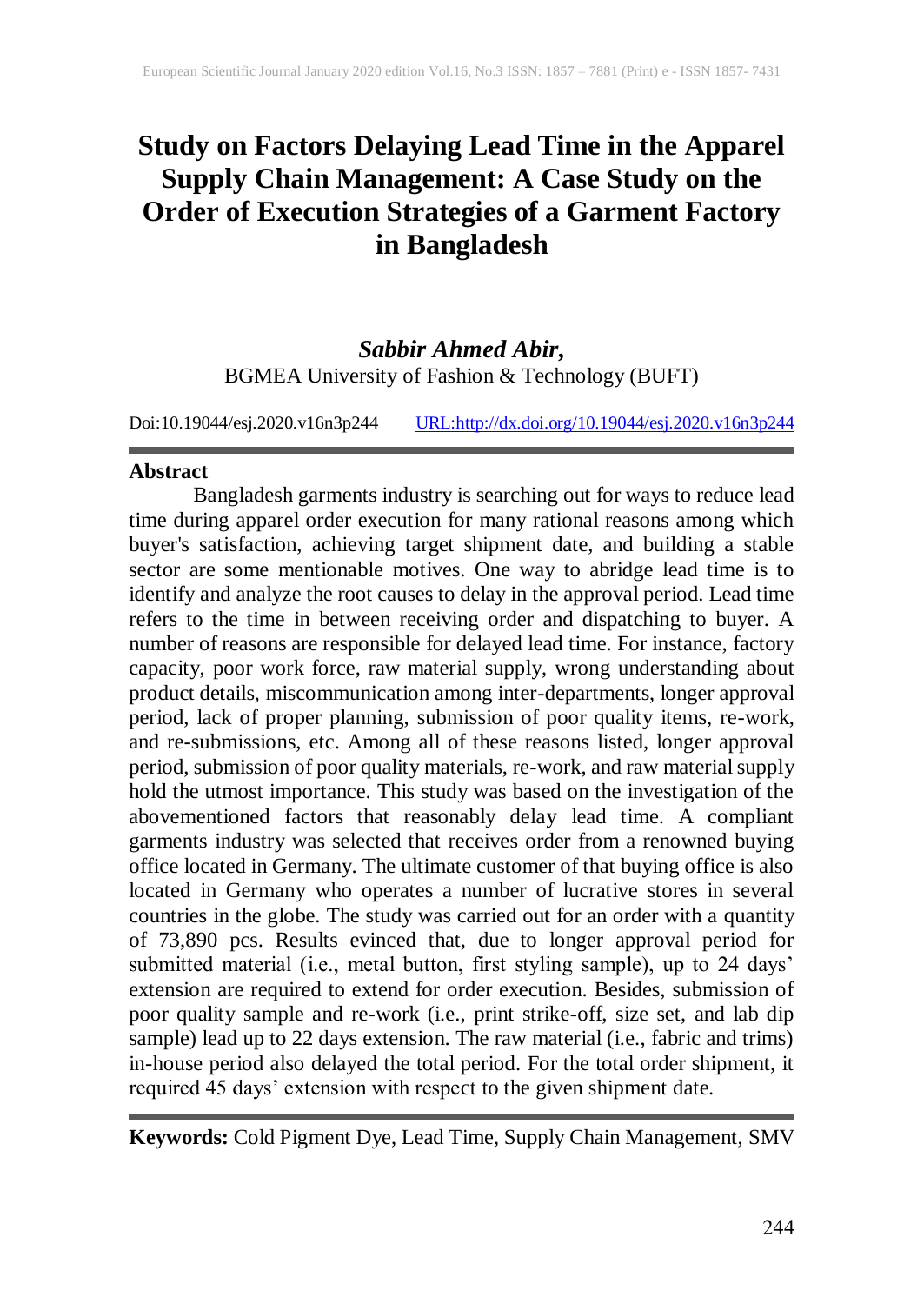### **1. Introduction**

The constantly changing styles of fast-fashion apparel and the growing diversification of consumer preferences create a keen competitive environment in the apparel retailing industry. For this reason, it is becoming increasingly competitive based on customer satisfaction (Gaskill, 1992; Gaither & Fraizier, 1999). The apparel industry stands out as one of the most globalized industries in the world. It is also a supply-driven commodity chain<br>led by a combination of retailers, contractors, subcontractors, led by a combination of retailers, contractors, subcontractors, merchandisers, buyers, and suppliers. Each plays an important role in a network of supply chains which spans from fibers to yarn, to fabrics, to accessories, to garments, to trading, and to marketing. The peculiar characteristics of apparel supply chain are short product life cycle, high volatility, low predictability, and high impulsive purchasing. These factors exert high pressure on apparel retailers to manage their supply chains. Moreover, in today's competitive environment where markets are becoming more international, dynamic, and customer-driven, customers are demanding more variety, better quality and service, including reliability and faster delivery. This is why this sector needs to maintain a long supply chain (backward and forward). Organizations that have focused on cycle time as a productivity measure can reduce delivery time and improve quality, thereby offering higher customer satisfaction. Cycle time or lead time is the time when a customer releases an order until the time they receive the finished product. Before 1980, customers tolerated long lead times which enabled producers to minimize product cost by using economical batch sizes. Later, when customers began to demand shorter lead times, competitors were able to deliver within a shorter period. This gave rise to a new problem and companies began to seek and implement changes to keep up with the rising competition. As soon as manufacturers focused on processes, they found some waste associated with changeovers, quality defects, process control, factory layout, and machine down time. Hence, they tried to find ways to eliminate waste. By eliminating the non-value adding activities from the processes and streamlining the information flow, significant optimization results can be realized (Harrington, 1996). The apparel industry is also an important business sector in Bangladesh. For this reason, companies operating within this sector must then be able to apply business strategies that would help them to sustain the growth of the clothing sector. This means that by modifying some of the existing business procedures such as supply chain management systems, continuous progress in the industry plus significant improvement can be achieved. This in turn may enable the formulation of better supply chain management practices that would contribute to the continuous progress of this industry. The development of the supply chain management in the business sector of Bangladesh can also likely strengthen its connection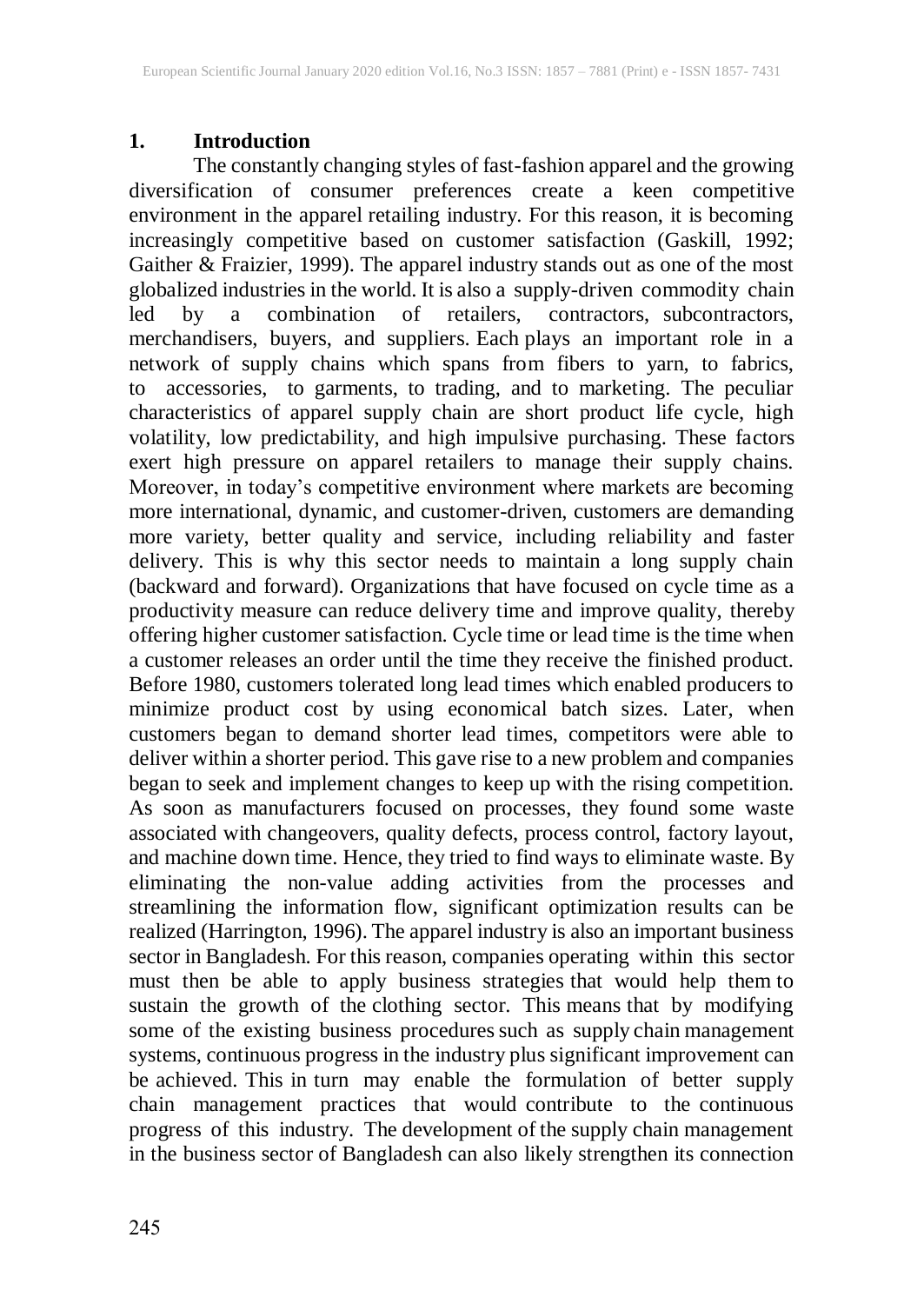with the international market. Aside from these benefits, the apparel industry is able to achieve quick response through efficient supply chain management practices. Order time management is one of the big issues for Bangladeshi ready-made garment industry. Foreign buyers are likely to need short lead time. In BD, the lead time for apparel export varies between 90-120 days, whereas the time for Sri Lanka is about 19-45 days, China 40-50 days, and India around 50-70 days for similar products. Due to the growing intensity of competition in both local and global business arenas, several companies and service providers realized the need to develop more strategic approaches for managing the supply chain. Therefore, it appears that in the present situation, Bangladesh RMG industries will not be able to compete successfully in the international market due to the existence of unusually long lead time. Thus, this study focuses on investigating and analyzing the particular reasons which are responsible for the delay in target lead time in apparel supply chain and providing a prospective solution against them.

### **2. Materials and Methods**

### **2.1. Materials**

The study was carried out on a cold pigment dyed knit ladies fullsleeve t-shirt. Order of confirmation date from buying office was 05.03.15 and the shipment date for full quantity was 30.7.15. The fabric used for making body portion of the garments was 100% cotton-single jersey having RFD gsm-165 with yarn count of Ne 30/1 (combed) and knitting gauge 28gg. For neck binding lycra (1X1 rib), fabric was used which was composed of 95% cotton and 5% lycra having gsm 220. Spun polyester sewing thread was used for sewing. Among three styles, two had chest print with foil and the remaining style had neck print with front placket. Total order quantity was 73,890 pcs with the following color wise breakdown and SMV.

| Table 1. Di canuowii summai y of total of uci |       |                  |       |                     |  |  |  |  |  |  |  |  |  |
|-----------------------------------------------|-------|------------------|-------|---------------------|--|--|--|--|--|--|--|--|--|
| Order No                                      | Stvle | $\mathrm{Color}$ | )ty   | SMV                 |  |  |  |  |  |  |  |  |  |
| 3011                                          |       | Red              | 24630 | $05.12 \text{ min}$ |  |  |  |  |  |  |  |  |  |
|                                               |       | Blue             | 24630 | $10.45$ min         |  |  |  |  |  |  |  |  |  |
|                                               |       | Grev             | 24630 | $07.56 \text{ min}$ |  |  |  |  |  |  |  |  |  |

| Table 1. Breakdown summary of total order |  |
|-------------------------------------------|--|
|-------------------------------------------|--|

Style-A consists of foil print at the chest and back neck with shell fabric binding at the neck having raw edges. Style-B consists of placket with button at the front part having rib binding at the neck and sleeve opening. Style-C has foil print at the chest and label print with pigment at back neck.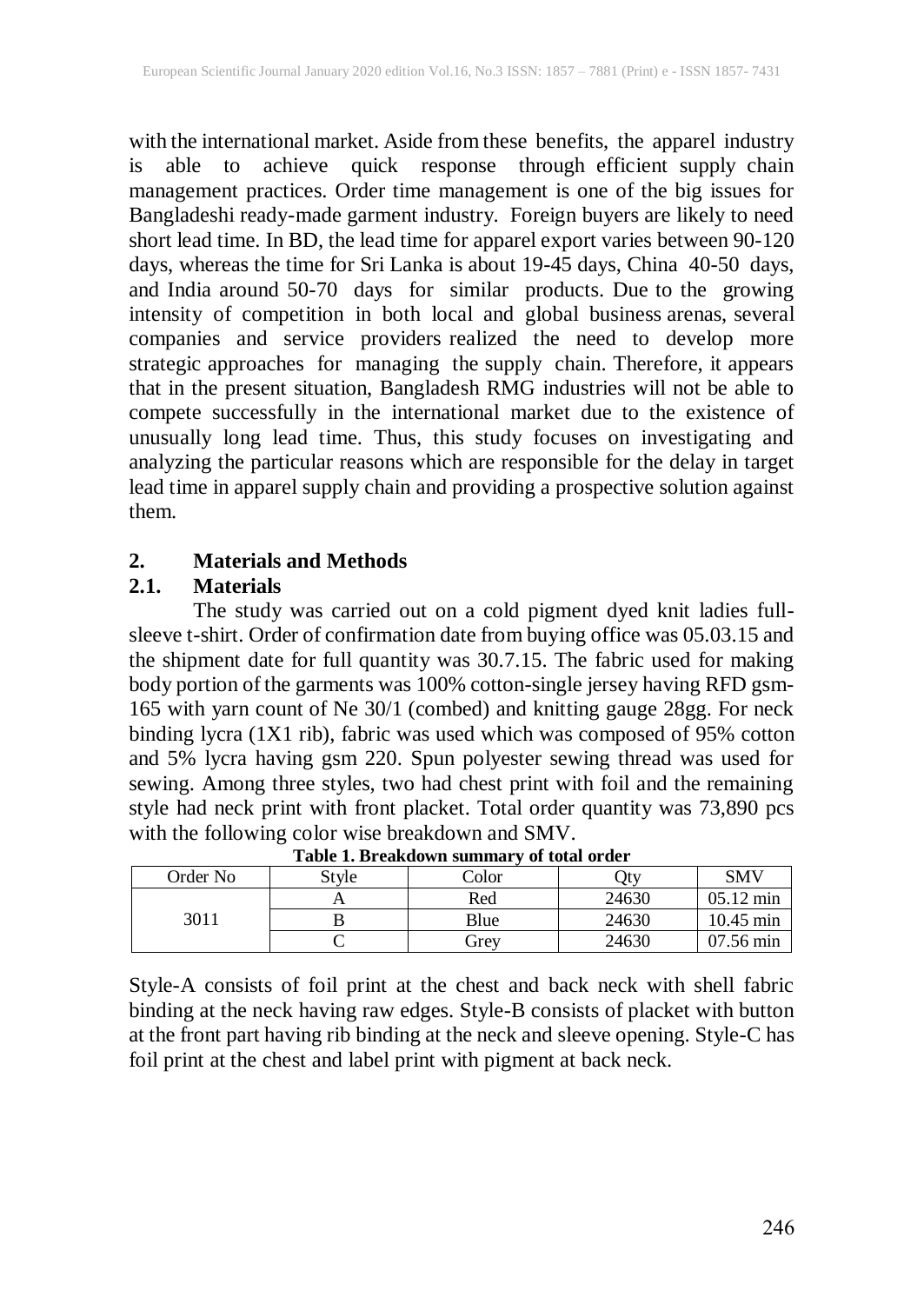# **2.2. Sampling Procedure**



**Figure 1.** Sample hierarchy in sampling stage

### **2.3. Production Procedure**



**Figure 2.** Production procedure followed during order execution

# **2.4. Items Approval Procedure**

To secure approval or comments on an item from the ultimate buyer, the route below must be followed by the given buyer.



**Figure 3.** Sample approval procedure diagram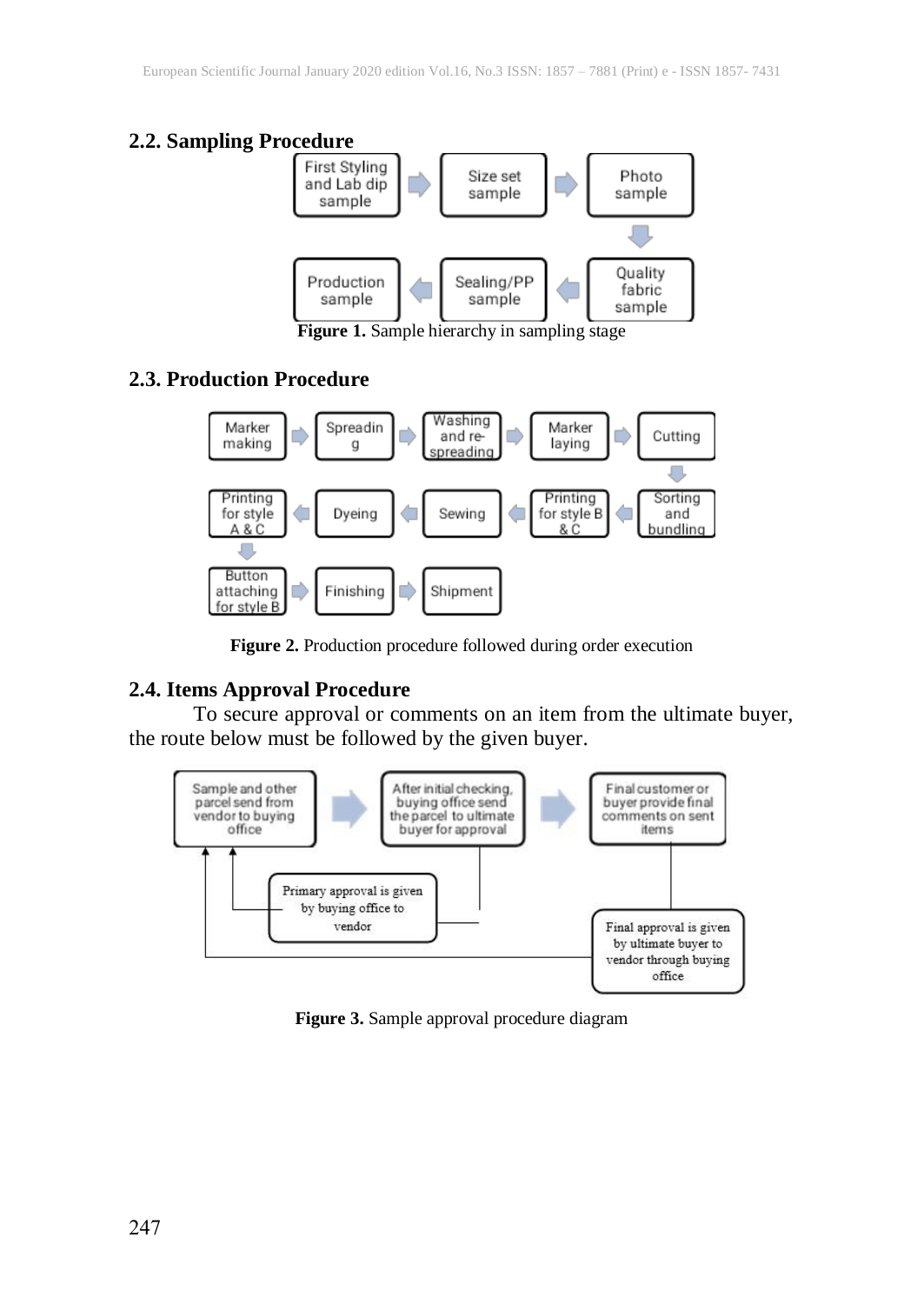| <b>Table 2.</b> Time (days) required for different items |                          |            |              |  |  |  |  |  |  |  |  |
|----------------------------------------------------------|--------------------------|------------|--------------|--|--|--|--|--|--|--|--|
| Item Type                                                | Actual time (Days)       | Usual time | Delayed time |  |  |  |  |  |  |  |  |
|                                                          | required from submission | require    | (Days)       |  |  |  |  |  |  |  |  |
|                                                          | to comments received     | (Days)     |              |  |  |  |  |  |  |  |  |
| <b>Metal Button</b>                                      | $15 (1^{st} sub)$        |            | 6            |  |  |  |  |  |  |  |  |
|                                                          | 17(2 <sup>nd</sup> sub)  |            | 8            |  |  |  |  |  |  |  |  |
| First styling<br>sample                                  | 18                       | 8          | 10           |  |  |  |  |  |  |  |  |
| <b>Total Days</b>                                        | 50                       | 26         | 24           |  |  |  |  |  |  |  |  |

### **3. Results and Discussion 3.1. Delayed Approval Period**

Table 2 represents the effect of approval period on lead time delaying issues. There are many causal factors for delayed approval period. The time required to convey the parcel to destination for approval is also a major issue in this case. For example, the selected buying office for this study is located in Europe. For this reason, it takes 3 days to convey items to buying office. Thereafter, it goes to the ultimate buyer for final approval. Time required to get approval is also dependent on item type and quantity. Usually, a larger volume of the parcel requires more time than shorter ones. Sometimes approval period may be delayed due to high work pressure from the buyer's side. However, in the abovementioned table, it is shown that in the case of metal button, the usual approval period is 9 days. However, it required 15 days to get approval. As a result of this, 6 days extension was needed here. In the case of first styling sample, the approval period needed was 18 days whereas the usual approval period is 8 days. As a result of this, it required 10 days' extra period. The metal button was sent twice as it was not approved in the first submission.

#### Item Type Actual time (Days) required from submission to comments received Time (Days) required up to last submission Usual Required time (Days) Delayed Period (Days) Print strike-off 7 (1<sup>st</sup> sub) 39 18 21 11  $(2<sup>nd</sup> sub)$  $7(3<sup>rd</sup> sub)$

### **3.2. Poor Quality Material and Re-work**

Size set sample

Lab dip sample

 $14(4^{\text{th}} \text{ sub})$ 

 $11$  ( $2<sup>nd</sup> sub$ )

 $11$   $(2<sup>nd</sup> sub)$ 

**Table 3.** Extra time (days) required for revised submission

14 (1<sup>st</sup> sub) 25 14 11

 $10(1^{st} \text{ sub})$  21 10 11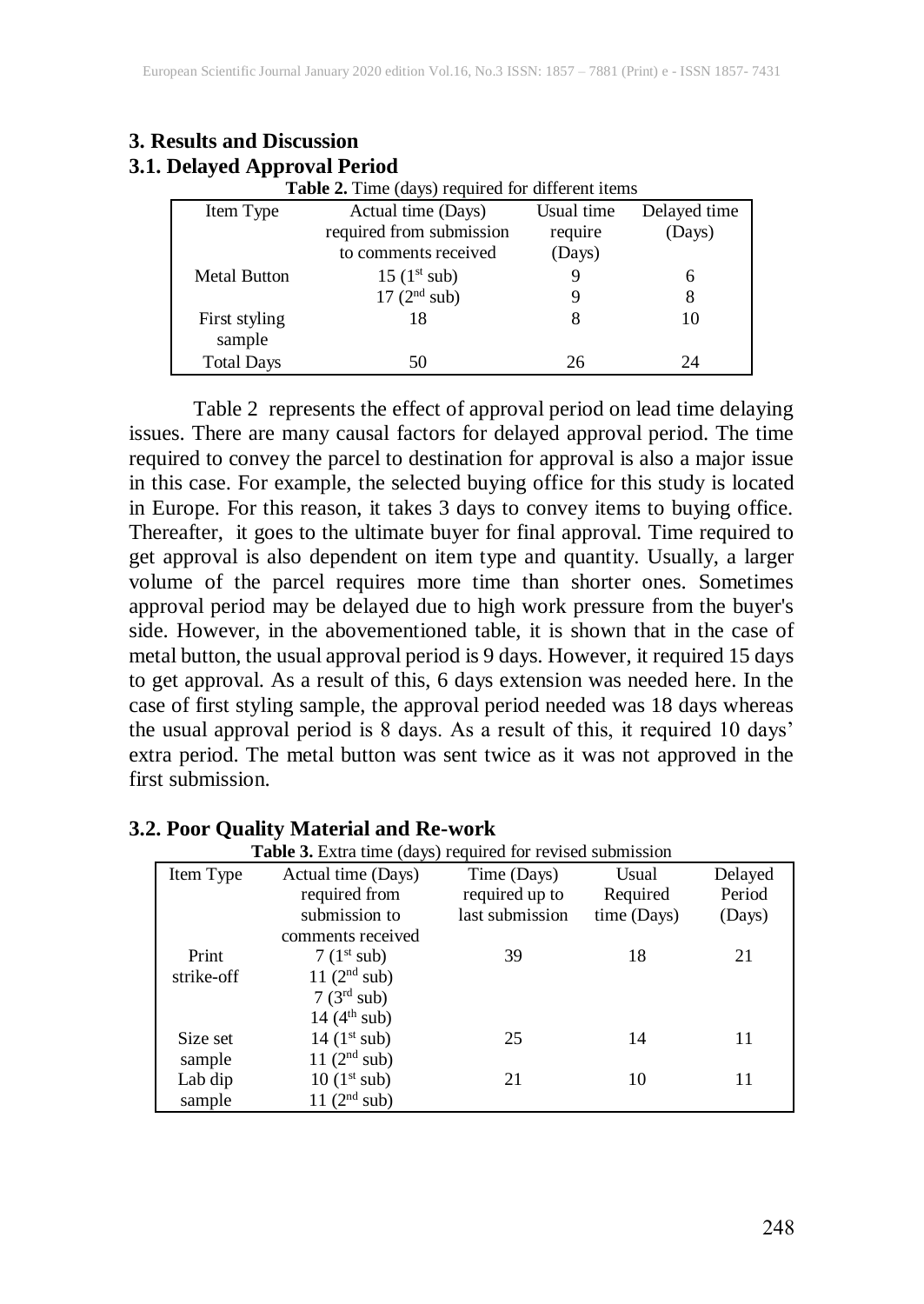Submission of a low quality material for approval may lead to resubmission. This happens when the quality of materials becomes poor. Sometimes vendors try to get approval by submitting items to buyers while ignoring its quality which also leads to re-submission or re-work. Practically, it is better to submit an item later than submitting poor quality goods earlier. There are many reasons for which poor quality items may be produced during production or order execution. For instance, poor skill can be one of them. In addition, lack of support from production units, poor quality raw materials, poor understanding about product details, miscommunication among interdepartments, frequent change in design or layout, etc., are further reasons for producing low quality items. Table 3 shows that during order execution, print strike-off made four submissions to get final approval. This means that it required a fourfold approval period. Normally, one or two submissions are required for this type of print approval. However, due to poor wash fastness of printed patterns and wrong color matching, it required a fourfold rework. Similarly, size set sample and lab dip sample did not get approval for the first time due to incorrect measurements and a wrong shade in the dyed sample. Nevertheless, buyers sometimes change the measurements, color, and demands for re-submission. Analyzing these three items, it can be easily said that re-submission and re-work lead to an extended lead time of 22 days for two samples and 21 days for print strike-off.

### **3.3. Raw Material Supply and Shipment Date**

The order technical pack or specification sheet was received one month before sending the first styling sample. This means that around 30 days was required to in-house fabric, sewing thread, dyeing, and so on. Also, metal buttons were sent in the second time 45 days later for approval after getting 1st submission comments as it was imported from outside the country. This indicates that huge time was consumed to produce the first sample due to raw materials delay. Furthermore, the actual shipment date was July 20, 2015, but the achieved shipment date for total quantity was September 4, 2015, which is also 45 days extended period. Table 1 and Table 2 reflect that the extended shipment period is not equal to total delayed period. This is because several tasks take place simultaneously during order execution. For example, in the sampling stage, two different types, e.g., size set and photo sample were sometimes sent together for approval. In this case, failing in one category sample does not significantly delay lead time as later samples need to be prepared after getting comments of former sample.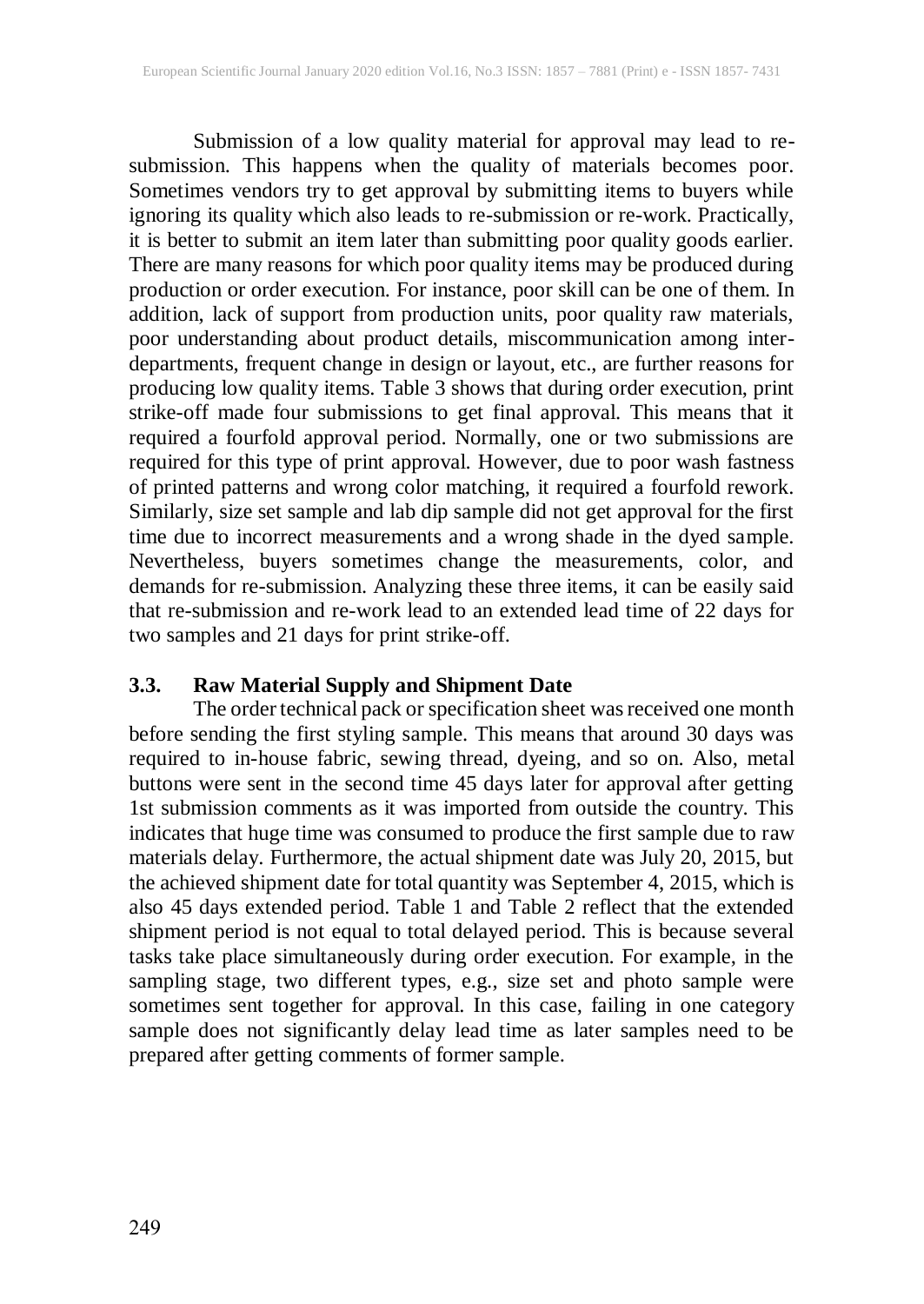# **3.4. Gantt Chart of the Order**

| <b>Gantt Chart</b>                     |              |  |                |   |                |         |   |        |         |   |    |    |         |    |    |    |         |    |    |    |         |    |    |    |         |    |    |    |    |
|----------------------------------------|--------------|--|----------------|---|----------------|---------|---|--------|---------|---|----|----|---------|----|----|----|---------|----|----|----|---------|----|----|----|---------|----|----|----|----|
| <b>Activities</b>                      | <b>Total</b> |  | Month-1        |   |                | Month-2 |   |        | Month-3 |   |    |    | Month-4 |    |    |    | Month-5 |    |    |    | Month-6 |    |    |    | Month-7 |    |    |    |    |
|                                        | <b>Days</b>  |  | $\overline{2}$ | 3 | $\overline{4}$ | 5       | 6 | $\tau$ | 8       | 9 | 10 | 11 | 12      | 13 | 14 | 15 | 16      | 17 | 18 | 19 | 20      | 21 | 22 | 23 | 24      | 25 | 26 | 27 | 28 |
| Spec Received                          |              |  |                |   |                |         |   |        |         |   |    |    |         |    |    |    |         |    |    |    |         |    |    |    |         |    |    |    |    |
| Fabric sourcing                        | 31           |  |                |   |                |         |   |        |         |   |    |    |         |    |    |    |         |    |    |    |         |    |    |    |         |    |    |    |    |
| Sample preparation                     | 10           |  |                |   |                |         |   |        |         |   |    |    |         |    |    |    |         |    |    |    |         |    |    |    |         |    |    |    |    |
| Lab dip sample                         | 11           |  |                |   |                |         |   |        |         |   |    |    |         |    |    |    |         |    |    |    |         |    |    |    |         |    |    |    |    |
| Styling sample                         | 19           |  |                |   |                |         |   |        |         |   |    |    |         |    |    |    |         |    |    |    |         |    |    |    |         |    |    |    |    |
| Print strike-off                       | 39           |  |                |   |                |         |   |        |         |   |    |    |         |    |    |    |         |    |    |    |         |    |    |    |         |    |    |    |    |
| <b>Metal Button</b>                    | 32           |  |                |   |                |         |   |        |         |   |    |    |         |    |    |    |         |    |    |    |         |    |    |    |         |    |    |    |    |
| Size set preparation and<br>parcel     | 21           |  |                |   |                |         |   |        |         |   |    |    |         |    |    |    |         |    |    |    |         |    |    |    |         |    |    |    |    |
| Photo sample preparation<br>and parcel | 11           |  |                |   |                |         |   |        |         |   |    |    |         |    |    |    |         |    |    |    |         |    |    |    |         |    |    |    |    |
| PP sample                              | 21           |  |                |   |                |         |   |        |         |   |    |    |         |    |    |    |         |    |    |    |         |    |    |    |         |    |    |    |    |
| Original carton sample                 | 10           |  |                |   |                |         |   |        |         |   |    |    |         |    |    |    |         |    |    |    |         |    |    |    |         |    |    |    |    |
| Shipment                               | 2            |  |                |   |                |         |   |        |         |   |    |    |         |    |    |    |         |    |    |    |         |    |    |    |         |    |    |    |    |
| <b>Total</b>                           | 208          |  |                |   |                |         |   |        |         |   |    |    |         |    |    |    |         |    |    |    |         |    |    |    |         |    |    |    |    |

### **Table 4**. Gantt chart of the executed order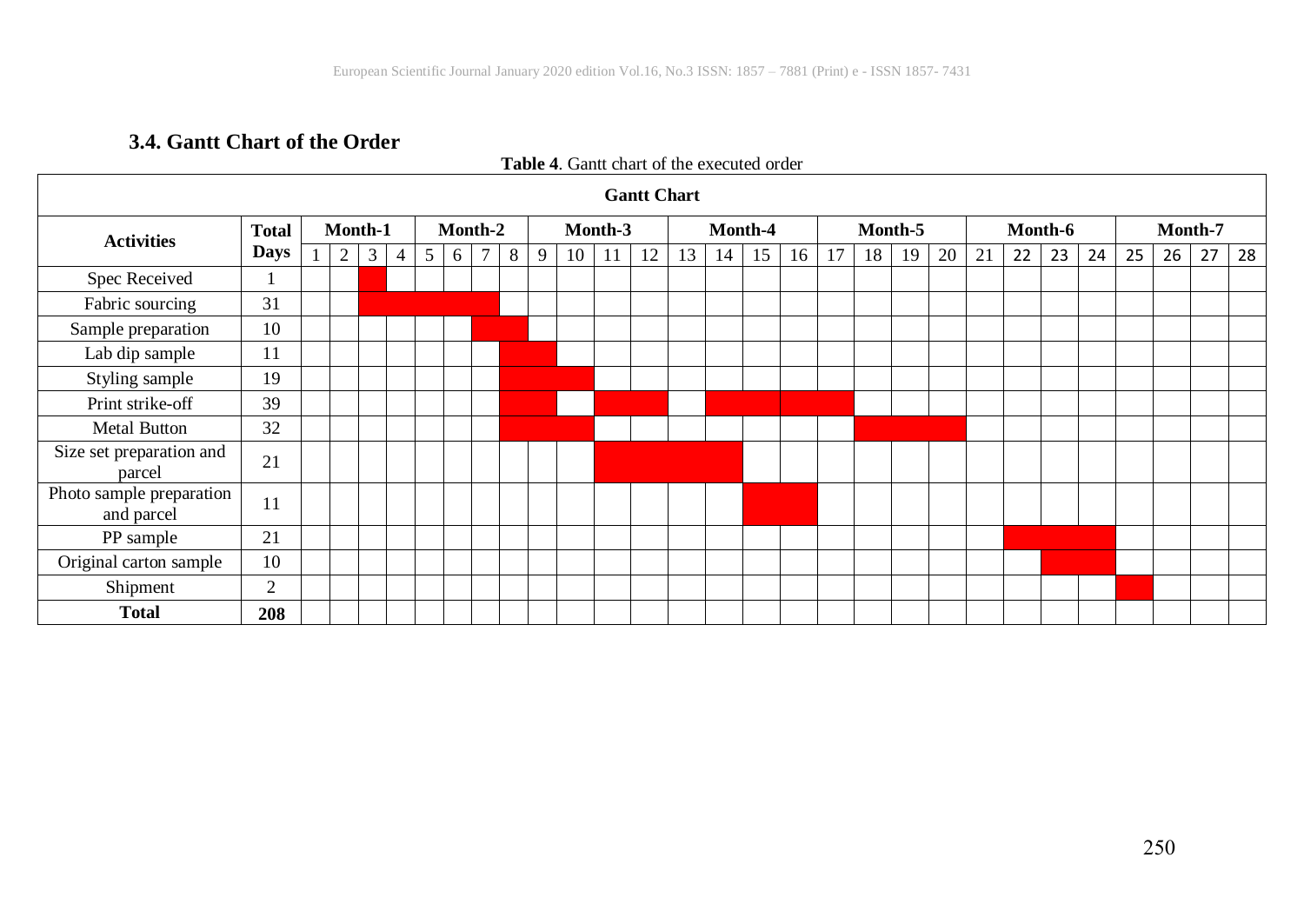The above mentioned Gantt chart reflects the total period (days) required for order execution along with activity break down. All the period mentioned here for a particular task is from parcel or sample submission to sample approval. Among all, some activities are performed in parallel way to each other in order to reduce time. From the table, it is noticeable that the total time required to execute the order was 208 days. It is also worthy to note that 31 days was required for sourcing the fabric which can be one of the major causes for lead time extension. Aside these, time required for print strike-off and metal button were also too long. However, among all of these, very few days were required for original carton sample approval from buyer after which shipment of the goods were done.

### **4. Conclusion**

Since 2005, Bangladesh entered into the quota free market. Since its entry, Bangladeshi apparel sector faces competition from other competitors. After analysis, it has been found that among the reasons responsible for lead time delaying, approval period, poor quality material, re-work, and raw material supply are the most important factors. Due to these reasons, the final shipment date needed to extend by an extra 45 days which is equal to the total lead time to execute a small order. As a result of this, this sector is facing problems of long lead time, i.e., more than 120 days to execute a particular order.

### **Acknowledgement**

The authors are thankful to the management of Unique Designers Ltd. for providing the facilities of this study.

# **Conflict of interest**

There is no conflict of interest.

# **References:**

- 1. Askin, R. G., & Goldberg, J. B. (2002). Design and analysis of lean production system. John Wiley&Sons. Inc., New York.
- 2. Bruce, M., & Daly, L. (2011). Adding value: challenges for UK apparel supply chain management–a review. Production Planning & Control, 22(3), 210-220.
- 3. Bruce, M., Daly, L., & Towers, N. (2004). Lean or agile: a solution for supply chain management in the textiles and clothing industry? International journal of operations & production management, 24(2), 151-170.
- 4. Cigolini, R., Cozzi, M., & Perona, M. (2004). A new framework for supply chain management: conceptual model and empirical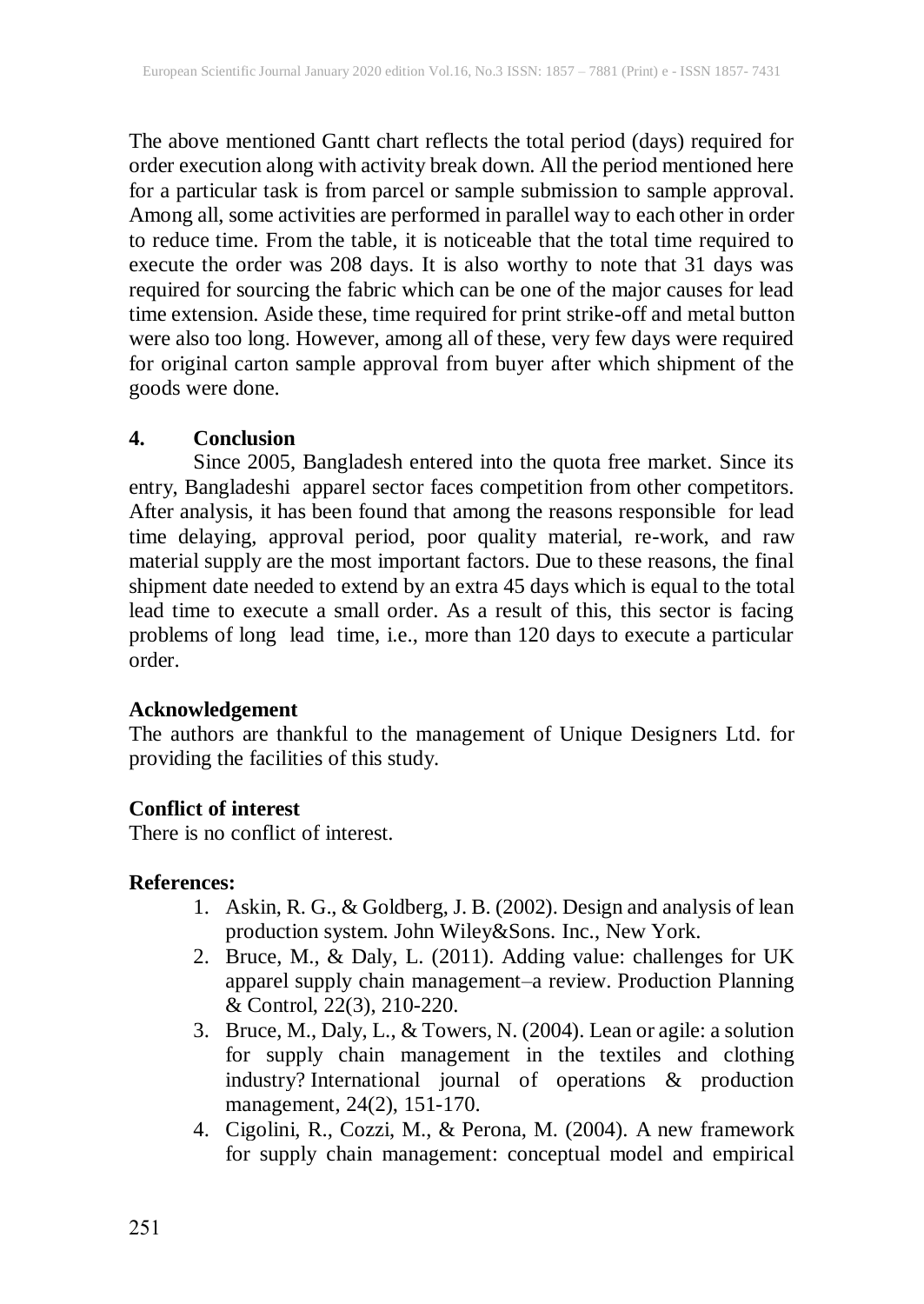test. International Journal of Operations & Production Management, 24(1), 7-41.

- 5. Gaither, N., & Frazier, G. (1999). Production and operations management. Thomson South-Western.
- 6. Gaskill, L. R. (1992). Toward a model of retail product development: A case study analysis. Clothing and Textiles Research Journal, 10(4), 17-24.
- 7. Graham, G., & Adewole, A. (2005). Developing a strategic framework for efficient and effective optimisation of information in the supply chains of the UK clothing manufacture industry. Supply chain management: An international Journal.
- 8. Haque, K. M. A., Hossain, M. M., Hossain, M. S. J., Islam, M. A., Hassan, M., Shamshuzzaman, M., & Hossain, M. D. (2011). Performance Evaluation of Bangladeshi Apparel and Textile<br>Supply Chain Network, A Case Study Performance Supply Chain Network, Evaluation, 1(1), 211-218.
- 9. Harrington, H. J. (1996). The complete benchmarking implementation guide: total benchmarking management. McGraw-Hill.
- 10. Hilletofth, P., & Hilmola, O. P. (2008). Supply chain management in fashion and textile industry. International Journal of Services Sciences, 1(2), 127-147.
- 11. Hilmola, O. P., Hejazi, A., & Ojala, L. (2005). Supply chain management research using case studies: a literature analysis. International Journal of Integrated Supply Management, 1(3), 294-311.
- 12. Islam, M. S., & Liang, G. Q. (2012). Supply chain management on apparel order process: A case study in Bangladesh garment industry. Asian Journal of Business and Management Sciences, 2(8), 60-72.
- 13. Karlsson, C., & Åhlström, P. (1996). Assessing changes towards lean production. International Journal of Operations & Production Management, 16(2), 24-41.
- 14. Lee, Y., & Kincade, D. H. (2003). US apparel manufacturers' company characteristic differences based on SCM company characteristic differences based on SCM activities. Journal of Fashion Marketing and Management: An International Journal, 7(1), 31-48.
- 15. Nuruzzaman, M. (2005). Development of readymade garment business (RMG) in the process of lead time reduction-a study on Bangladeshi readymade garment sector. Unpublished Master's Thesis, GBS, Gothenburg University, Sweden.